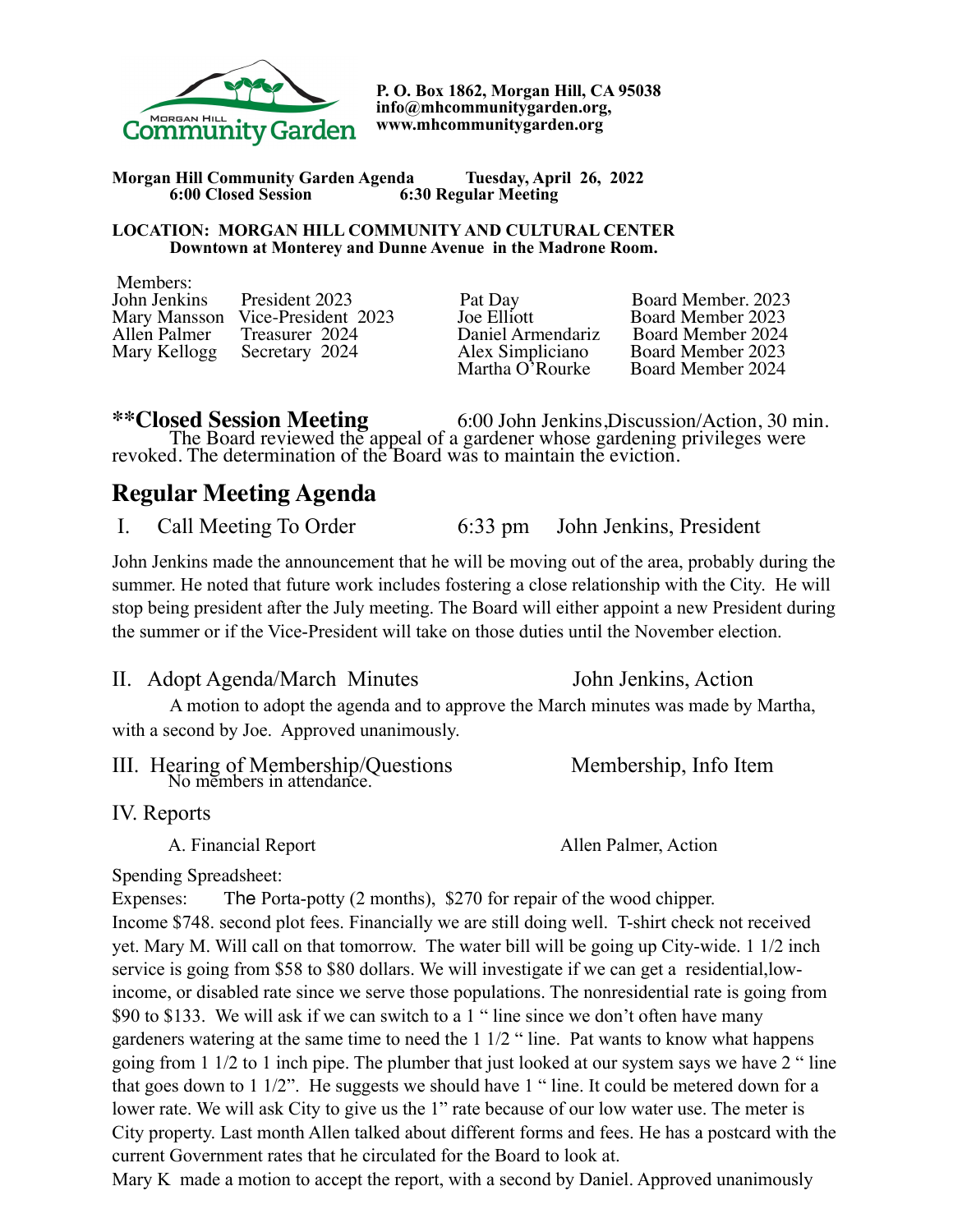Five emails have gone out to gardeners regarding violations. All have replied and will take care of the issues promptly. Allen commented that some plots look like they need to be better planted at this time. The Oversight Committee on look out for planting needs now and will contact gardeners if we don't see that happening in the next couple of weeks.

Motion to approve the report by Joe, with a second by Mary M. Approved unanimously.

### C. Work Day Committee Kay Meyer, Action Item

Kay was not able to attend the meeting but she provided a report.

10 plots have completed all of their work days for the year already.

21 plot have completed one work day for the year.

20 plots have not done any work day time so far this year.

13 plots have gardeners who do other service for the Garden and have work day credit. Daniel noted that 6 more hoes are needed for work days. Mary K asked if hula hoes would be helpful. Joe noted that they would work great on the gravel pathways, but to buy the Ace version of Hula hoe, not the "Hula" brand.

Motion to approve the report by Pat, second by Daniel. Approved unanimously.

D. Garden Expansion- no new information to report.

We decided previously to not have this as an agenda item in the future, so it will not be on the May meeting agenda.

## V. Unfinished Business

A. Native Bee Habitat Project Joe Elliott, Action Item

Joe provided some bee habitat information. He will put up signs indicating that the mounds are bee habitats so the gardeners will know what they are and not think they mounds of soil for the plot use.

B. Grants John Jenkins

1. Commonwealth Credit Union Grant- Norm Salom's work location: John went to the Board meeting to pick up a \$500. check and to give a little talk about the garden. They do a lot of promotional items in the town. There are no restrictions on the money use so we can identify a need for its use.

2. Santa Clara County grant- like last year where we got \$2,000. They are looking for people who have used the grant to their specifications to be able to apply for a \$5,000 grant this year. John identified that we could use \$2,000 towards the purchase of pathway gravel, as well as some other items. John will keep us posted on the reply.

3. He is now looking at possibly an AAUW grant to apply for by November. He needs to determine how they specifically would like to see us use their money.

4. Other Board members would like John to inform us of the available grants before he leaves. There could be composting grants. Allen wants copies of the grants that has been successful. John says we need to identify what each organization is looking for before we write the grant to be successful with the grant writing.